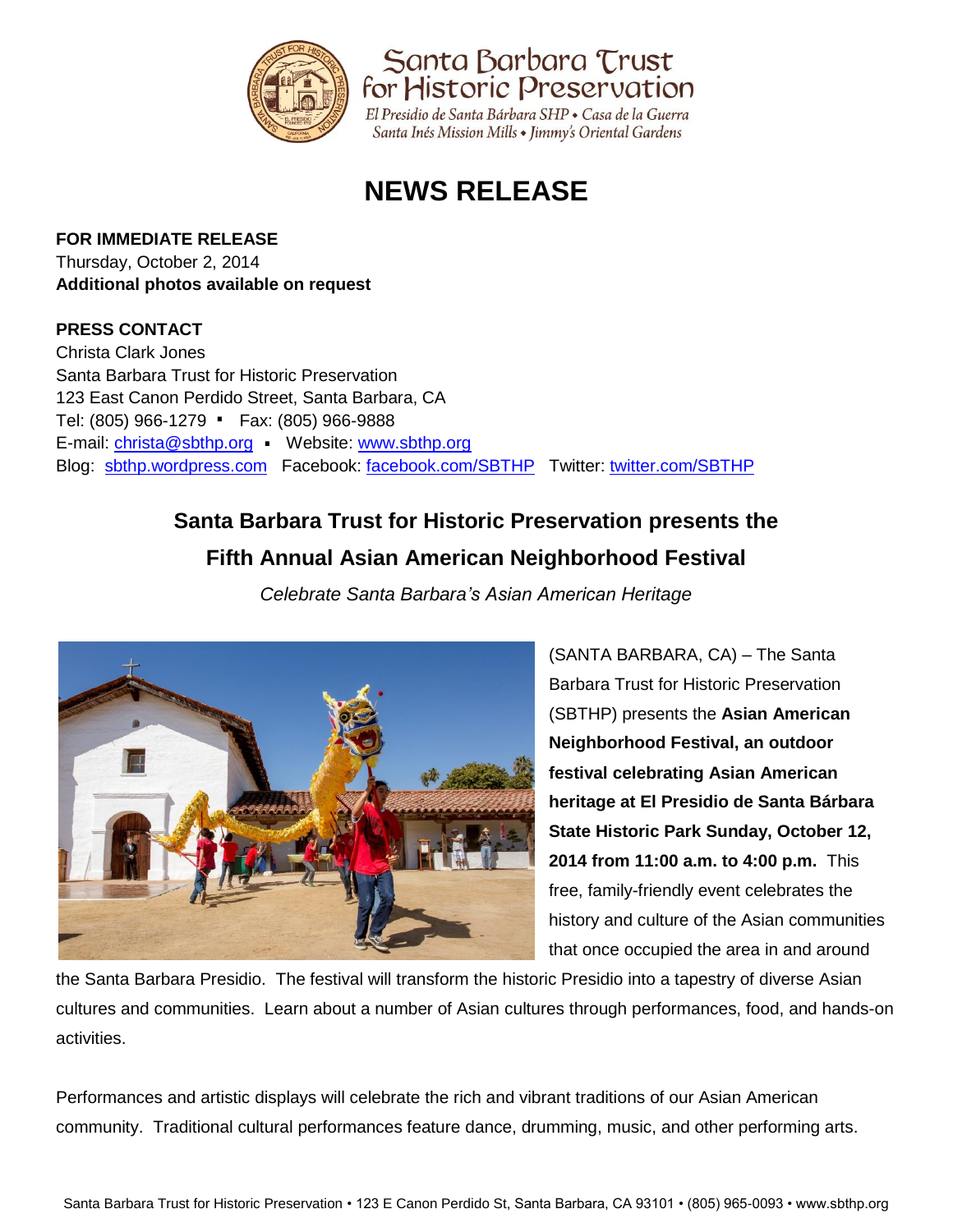### **Performance Highlights**



#### **Lion Dance by Camarillo Mi Zong Lo Han Kung Fu and Lion Dance Association**

Enjoy a lion dance performance, a form of traditional dance in Chinese culture and other Asian countries, in which performers mimic a lion's movements in a lion costume. The lion dance is usually performed during the Chinese New Year and other Chinese traditional, cultural and religious festivals.



Togen Daiko, a Buddhist taiko group based out of the Oxnard Buddhist Temple, will be giving a heart-pounding performance of the taiko. This group embodies a "Buddhist Taiko" style.



#### **Japanese Folk Dance,** *Tanko Bushi,* **directed by Roberta Cook**

**Taiko Drumming performed by Togen Daiko of Oxnard**

Learn the steps to a traditional Japanese folk dance, *Tanko Bushi* with community members and friends. Often referred to as the "Coal Miner's Dance," this dance is popular at the Obon festivals held during the summer months. Come join the fun!



#### **Shakuhachi by Bob Sedivy**

Listen to the gentle and often haunting sound of ancient Japanese flute played by this local artist. Shaku-hachi literally means, "one shaku eight sun" (almost 55 centimeters), the standard length of this style of flute. It was originally introduced from China into Japan in the 6th century and underwent a resurgence in the early Edo Period. Its soulful sound made it popular in 1980s

pop music in the English-speaking world.

Savor the taste of Asian cuisine including sushi from **Studio Nihon**, Indian food by **Nimita's Cuisine**, and others.

Various performers will demonstrate their art throughout the day. Try **origami**, the Japanese art of paper folding, learn about the **ancient art of calligraphy** and **Chinese brush painting**, and see **bonsai.**

On exhibit in the historic Cañedo Adobe at El Presidio de Santa Bárbara State Historic Park*: Nihonmachi Revisited: Santa Barbara's Japanese American Community in Transition, 1900-1950*.

Visit the used book sale and support the Presidio Research Center. Used books for sale include a variety of hardbacks, paperbacks, fiction, and non-fiction; SBTHP is collecting book donations. Books may be dropped off at the Presidio Visitor Center at 123 East Canon Perdido Street.

Santa Barbara Trust for Historic Preservation • 123 E Canon Perdido St, Santa Barbara, CA 93101 • (805) 965-0093 • www.sbthp.org